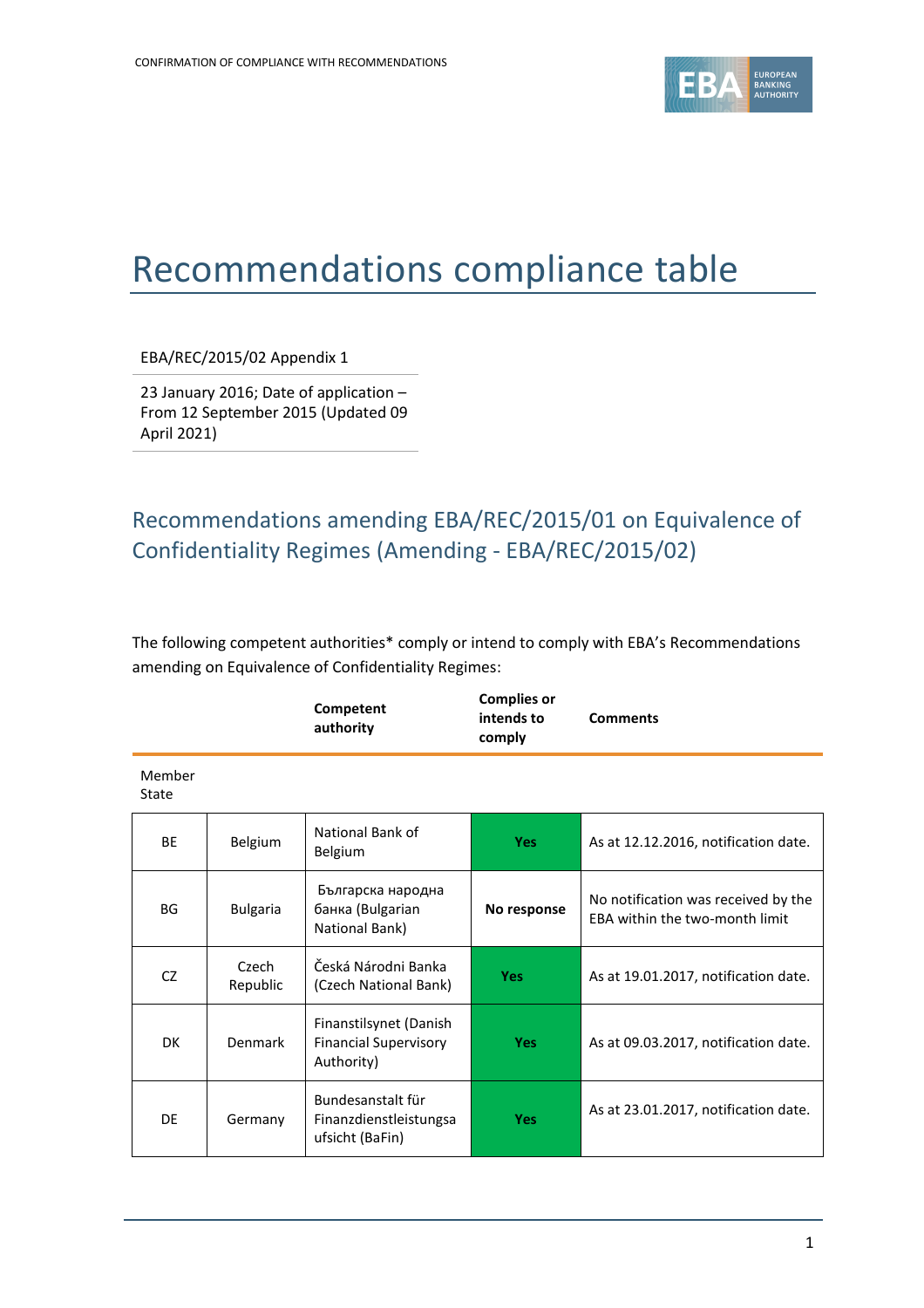

|           |         | Competent<br>authority                                                                                              | <b>Complies or</b><br>intends to<br>comply | <b>Comments</b>                                                                                                                                                                                                                                                                                                                                                                                                                                                              |
|-----------|---------|---------------------------------------------------------------------------------------------------------------------|--------------------------------------------|------------------------------------------------------------------------------------------------------------------------------------------------------------------------------------------------------------------------------------------------------------------------------------------------------------------------------------------------------------------------------------------------------------------------------------------------------------------------------|
| EE        | Estonia | Finantsinspektsioon<br>(Financial Supervision<br>Authority)                                                         | Yes                                        | As at 16.12.2016, notification date.                                                                                                                                                                                                                                                                                                                                                                                                                                         |
| IE        | Ireland | Central Bank of Ireland                                                                                             | <b>Yes</b>                                 | As at 08.02.2017, notification date.                                                                                                                                                                                                                                                                                                                                                                                                                                         |
| <b>EL</b> | Greece  | Τράπεζα της Ελλάδος<br>(Bank of Greece)                                                                             | <b>Yes</b>                                 | As at 07.03.2019, notification date.                                                                                                                                                                                                                                                                                                                                                                                                                                         |
| ΗR        | Croatia | National Bank of<br>Croatia                                                                                         | Yes                                        | As at 28.11.2016, notification date.                                                                                                                                                                                                                                                                                                                                                                                                                                         |
| <b>ES</b> | Spain   | Banco de España (Bank<br>of Spain)                                                                                  | Yes                                        | As at 24.01.2017, notification<br>date.                                                                                                                                                                                                                                                                                                                                                                                                                                      |
| <b>FR</b> | France  | Autorité de Contrôle<br>Prudentiel et de<br>Résolution (Prudential<br>Supervisory &<br><b>Resolution Authority)</b> | <b>Yes</b>                                 | As at 19 October 2015 (Notification<br>date). The internal website<br>specifies that, for participation of<br>third country authorities in colleges<br>of supervisors, the ACPR relies<br>directly on the work undertaken by<br>EBA on the equivalence of<br>confidentiality regimes without<br>conducting its own analysis, in<br>accordance with the<br>recommendations of EBA<br>[Recommendations<br>EBA/REC/2015/02].                                                    |
| IT        | Italy   | Banca d'Italia (Bank of<br>Italy)                                                                                   | <b>Yes</b>                                 | As at 09.03.2017, notification date.<br>The Italian institutional framework<br>does not require specific legislative<br>and/or regulatory provisions for<br>the application of the<br>Recommendations on the<br>equivalence of third-country<br>confidentiality regimes. The<br>supervisory approaches and<br>practices put in place by the Bank<br>of Italy for cooperation and<br>information exchange with third<br>countries are in line with the EBA<br>Recommendation. |
| <b>CY</b> | Cyprus  | Κεντρική Τράπεζα της<br>Κύπρου (Central Bank<br>of Cyprus)                                                          | <b>Yes</b>                                 | As at 02.03.2021, notification date.                                                                                                                                                                                                                                                                                                                                                                                                                                         |
| LV        | Latvia  | Finanšu un Kapitāla<br>tirgus Komisija                                                                              | <b>Yes</b>                                 | As at 18.01.2017, notification date.                                                                                                                                                                                                                                                                                                                                                                                                                                         |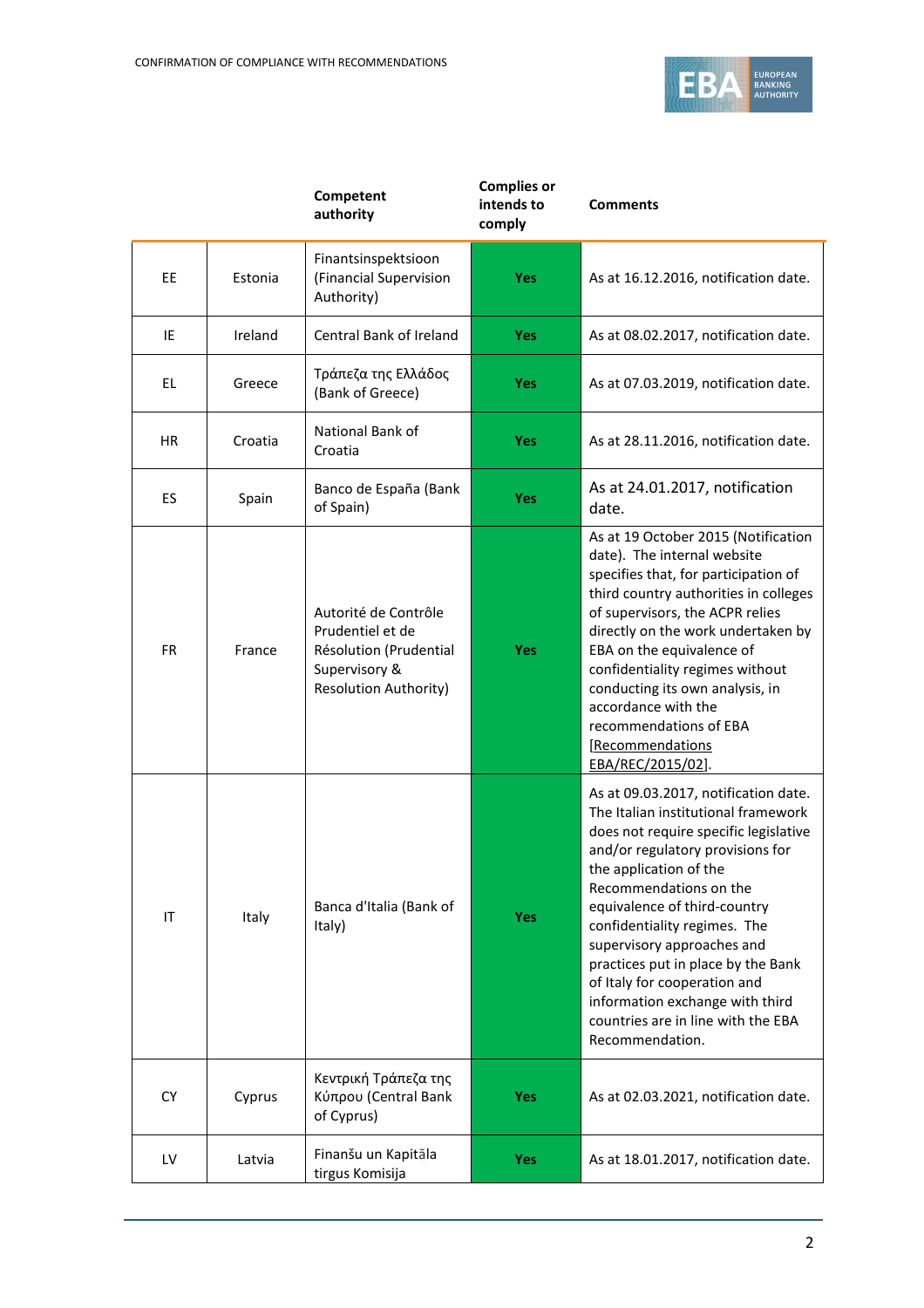

|           |                    | Competent<br>authority                                                                                                  | <b>Complies or</b><br>intends to<br>comply | <b>Comments</b>                                                                                                                                                                                                                                                                                                                                                                                                                                                             |
|-----------|--------------------|-------------------------------------------------------------------------------------------------------------------------|--------------------------------------------|-----------------------------------------------------------------------------------------------------------------------------------------------------------------------------------------------------------------------------------------------------------------------------------------------------------------------------------------------------------------------------------------------------------------------------------------------------------------------------|
|           |                    | (Financial and Capital<br>Market Commission)                                                                            |                                            |                                                                                                                                                                                                                                                                                                                                                                                                                                                                             |
| LT        | Lithuania          | Lietuvos Bankas (Bank<br>of Lithuania)                                                                                  | No response                                | No notification was received by the<br>EBA within the two-month limit                                                                                                                                                                                                                                                                                                                                                                                                       |
| LU        | Luxembourg         | Commission de<br>Surveillance du Secteur<br>Financier (Commission<br>for the Supervision of<br><b>Financial Sector)</b> | <b>Yes</b>                                 | As at 23.01.2017, notification date.                                                                                                                                                                                                                                                                                                                                                                                                                                        |
| HU        | Hungary            | Magyar Nemzeti Bank<br>(The Central Bank of<br>Hungary)                                                                 | <b>Yes</b>                                 | As at 23.01.2017, notification date.                                                                                                                                                                                                                                                                                                                                                                                                                                        |
| МT        | Malta              | Malta Financial<br>Services Authority                                                                                   | Yes                                        | As at 04.02.2019, notification date.                                                                                                                                                                                                                                                                                                                                                                                                                                        |
| ΝL        | <b>Netherlands</b> | De Nederlandsche<br>Bank                                                                                                | <b>Yes</b>                                 | As at 16.01.2017, notification date.                                                                                                                                                                                                                                                                                                                                                                                                                                        |
| AT        | Austria            | <b>Austrian Financial</b><br>Market Authority                                                                           | <b>Yes</b>                                 | As at 23.01.2017, notification date.                                                                                                                                                                                                                                                                                                                                                                                                                                        |
| PL        | Poland             | Komisja Nadzoru<br>Finansowego (Polish<br><b>Financial Supervision</b><br>Authority)                                    | <b>Yes</b>                                 | As at 09.03.2017, notification date.                                                                                                                                                                                                                                                                                                                                                                                                                                        |
| PT        | Portugal           | Banco de Portugal<br>(Bank of Portugal)                                                                                 | Yes                                        | As at 31.01.2017, notification date.                                                                                                                                                                                                                                                                                                                                                                                                                                        |
| <b>RO</b> | Romania            | National Bank of<br>Romania                                                                                             | Yes                                        | As at 27.07.2017, notification date.                                                                                                                                                                                                                                                                                                                                                                                                                                        |
| SI        | Slovenia           | Banka Slovenije (Bank<br>of Slovenia)                                                                                   | <b>Yes</b>                                 | As at 10.01.2017, notification date.<br>The Bank of Slovenia makes<br>decisions regarding the application<br>of guidelines and<br>recommendations issued by the<br>European Banking Authority.<br>Decisions regarding the application<br>of such guidelines or<br>recommendations are published in<br>the Official Gazette of the Republic<br>of Slovenia.<br>Bank of Slovenia complies with the<br>guidelines at hand and a separate<br>Bank of Slovenia Regulation on the |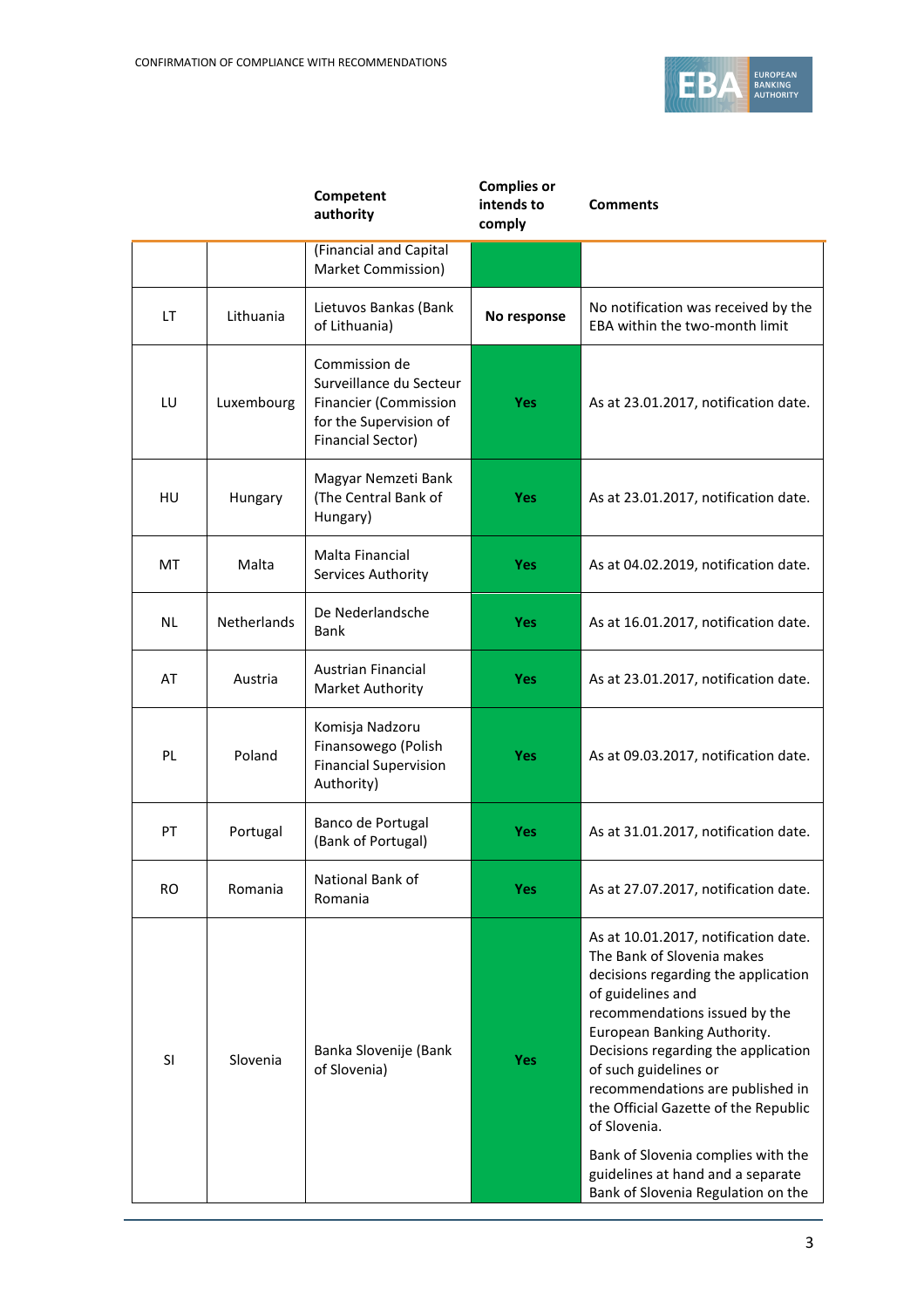

|           |          | Competent<br>authority                                                   | <b>Complies or</b><br>intends to<br>comply | <b>Comments</b>                                                                                                                                                                     |
|-----------|----------|--------------------------------------------------------------------------|--------------------------------------------|-------------------------------------------------------------------------------------------------------------------------------------------------------------------------------------|
|           |          |                                                                          |                                            | use of the Recommendations<br>amending Recommendations<br>EBA/REC/2015/01 on the<br>equivalence of the confidentiality<br>regimes (EBA/REC/2015/02) was<br>issued for this purpose. |
| SK        | Slovakia | Národná Banka<br>Slovenska (National<br>Bank of Slovakia)                | No response                                | No notification was received by the<br>FBA within the two-month limit                                                                                                               |
| FI.       | Finland  | Finanssivalvonta<br>(Finnish Financial<br>Supervisory Authority)         | <b>Yes</b>                                 | As of notification date, 08.04.2021.<br>The FIN-FSA will take the<br>recommendation into account in its<br>supervisory practices when it<br>becomes relevant.                       |
| <b>SE</b> | Sweden   | Finansinspektionen<br>(Swedish Financial<br><b>Supervisory Authority</b> | <b>Yes</b>                                 | As at 28.01.2019, notification date.                                                                                                                                                |

#### **EU Institutions - Agencies**

| <b>ECB</b> | <b>ECB</b> | European Central Bank<br>(for significant<br>institutions as defined<br>in Council Regulation<br>(EU) No 1024/2013 of<br>15 October 2013<br>conferring specific<br>tasks on the European<br><b>Central Bank</b><br>concerning policies<br>relating to the<br>prudential supervision<br>of credit institutions) | <b>Yes</b> | As at 02.10.2017, notification date. |
|------------|------------|----------------------------------------------------------------------------------------------------------------------------------------------------------------------------------------------------------------------------------------------------------------------------------------------------------------|------------|--------------------------------------|
|------------|------------|----------------------------------------------------------------------------------------------------------------------------------------------------------------------------------------------------------------------------------------------------------------------------------------------------------------|------------|--------------------------------------|

#### **EEA – EFTA State**

| IS           | Iceland       | Fjármálaeftirlitið<br>(Icelandic Financial<br>Supervisory Authority -<br>FME) | No response | No notification was received by the<br>EBA within the two-month limit. |
|--------------|---------------|-------------------------------------------------------------------------------|-------------|------------------------------------------------------------------------|
| $\mathbf{H}$ | Liechtenstein | <b>Financial Market</b><br>Authority (FMA)                                    | <b>Yes</b>  | As at 15.01.2018, notification date.                                   |
| NO.          | Norway        | Finanstilsynet                                                                | <b>Yes</b>  | As at 01.08.2017, notification date.                                   |